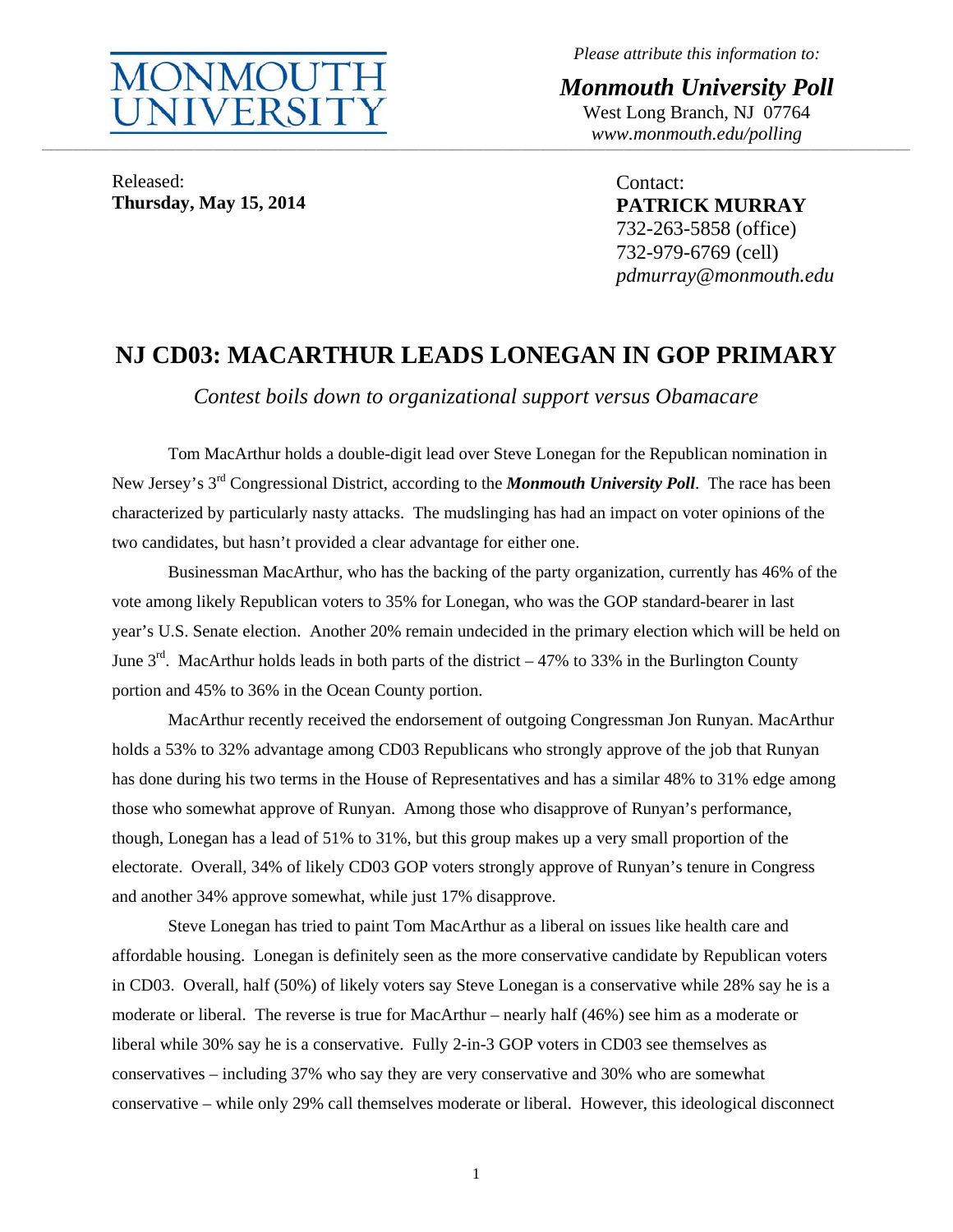does not seem to be lethal to MacArthur's support. While Steve Lonegan has a 51% to 37% lead among very conservative voters, MacArthur has a healthy 50% to 30% advantage among somewhat conservative voters. MacArthur leads among self-described moderate or liberal voters by an even larger 57% to 19% margin.

| <b>CANDIDATE ATTRIBUTES</b>      |         |                  |
|----------------------------------|---------|------------------|
|                                  | Lonegan | <b>MacArthur</b> |
| Favorable opinion of candidate   | 39%     | 42%              |
| Unfavorable opinion of candidate | 24%     | 14%              |
| Candidate is conservative        | 50%     | 30%              |
| Candidate is moderate/liberal    | 28%     | 46%              |
| Honest – describes a lot         | 30%     | <b>24%</b>       |
| Honest – describes a little      | 31%     | 34%              |
| Honest – does not describe       | 19%     | 10%              |
| Approve of Obamacare position    | 36%     | 24%              |
| Disapprove of Obamacare position | 13%     | 22%              |
| Understands CD03 - lot           | 28%     | <b>27%</b>       |
| Understands CD03 - little        | 32%     | 33%              |
| Understands CD03 - not           | 18%     | 13%              |

 Lonegan has specifically tried to paint MacArthur as a supporter of Obamacare. This line of attack seems to have had some impact, although half of voters don't have an opinion on where either candidate stands on this hot-button issue. Specifically, 36% of voters approve of Lonegan's position on Obamacare and just 13% disapprove. They are split on MacArthur's Obamacare stance – 24% approve of it and 22% disapprove. Among undecided voters, 2-in-3 (66%) have no opinion on Lonegan's Obamacare position and 3-in-4 (75%) have no opinion on MacArthur's stance.

 "Obamacare does have the potential to be a problem for MacArthur and Lonegan is relentlessly hammering away at this issue in radio ads. With a majority of voters having no clear sense of where MacArthur stands, these attacks could have an impact in the final weeks. The question is whether it will be enough to overcome MacArthur's support by the party apparatus," said Patrick Murray, director of the Monmouth University Polling Institute. "This race seems to have boiled down to a contest of organizational backing versus being on the wrong side of Obamacare."

 MacArthur has responded to these attacks by calling Lonegan's honesty into question. The poll finds that MacArthur may be having a small amount of success with this strategy. Overall, 30% of GOP voters in the district say that the terms honest and trustworthy describe Lonegan a lot and 31% say they describe Lonegan a little, but 19% say they do not describe Lonegan at all. By comparison, 24% say that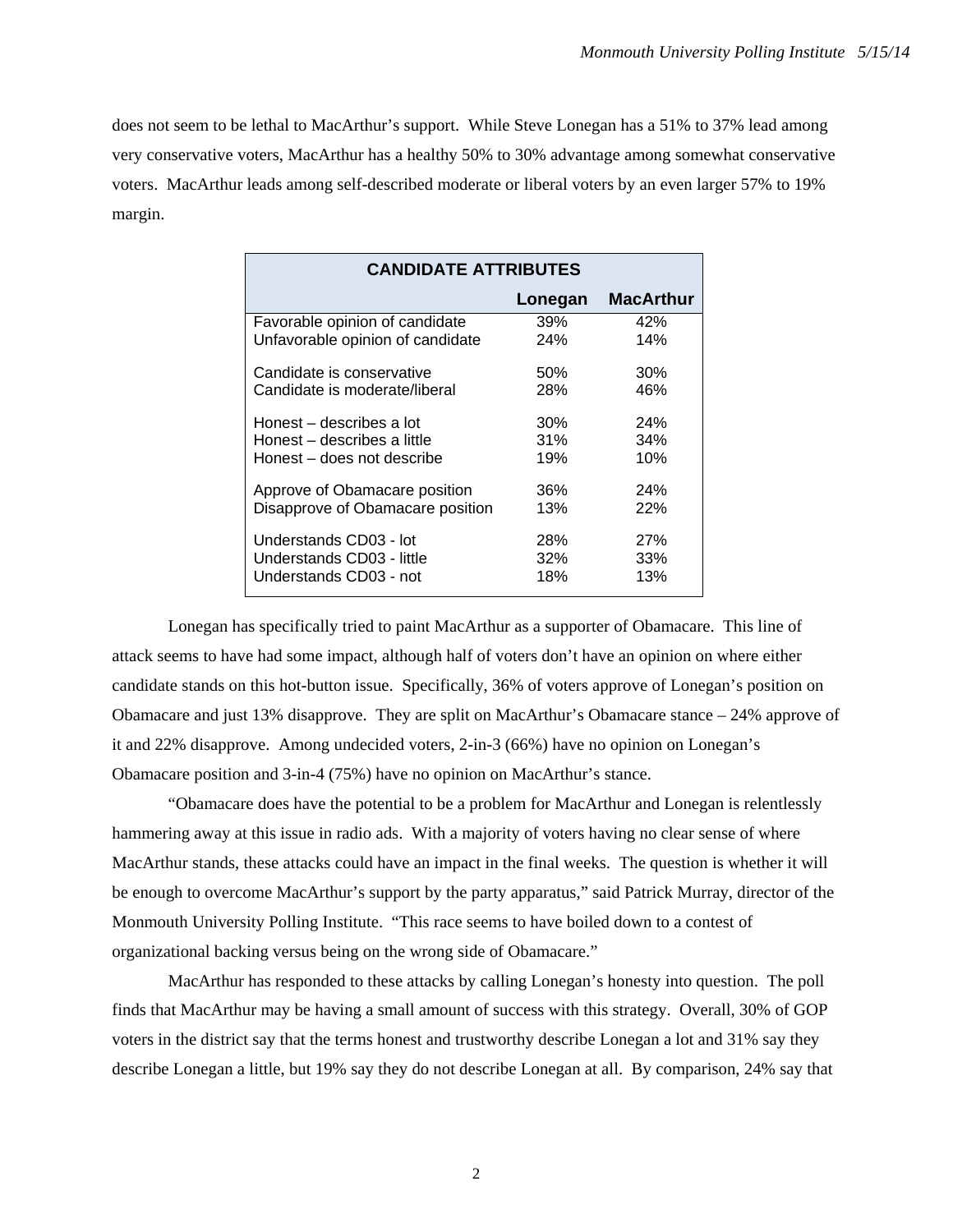honest and trustworthy are terms that describe MacArthur a lot, 34% say they describe him a little, and just 10% say they do not describe him at all.

 Lonegan is slightly better known than MacArthur among district Republicans, but MacArthur has a stronger net positive image. For Lonegan, 39% of voters have a favorable opinion of him, 24% have an unfavorable opinion and 37% have no opinion, for a net +15 positive image. For MacArthur, 42% have a favorable opinion, 14% have an unfavorable opinion and 44% have no opinion, for a net +28 positive image.

 On the issue of who would do a better job fighting for lower taxes in Congress, neither candidate has an edge. 1-in-4 (25%) CD03 primary voters prefer Lonegan, 1-in-4 (25%) prefer MacArthur and 41% say either one would perform about the same when it comes to taxes.

 Another issue – which has not been raised in this primary race, but will almost certainly be an issue in the general election – is that both candidates only recently moved to the district in order to run for the Congressional seat. In the nomination contest, neither candidate has an edge for being in touch with the district  $-28\%$  of voters say Lonegan understands the concerns of district residents a lot and a similar 27% say the same of MacArthur. Conversely, 18% of these voters say Lonegan does not understand their concerns at all, which is slightly higher than the 13% who say the same of MacArthur.

 Poll Director Murray, in examining the potential for movement in this race, commented: "It is important to remember that 1-in-5 voters remain up for grabs in this race. Neither candidate has an advantage on favorability or the issues with this undecided group. This provides some room for Lonegan's attacks to cut into MacArthur's lead. On the other hand, some underlying dynamics work in MacArthur's favor. Lonegan's support comes largely from very conservative Republicans who infrequently participate in primary elections. Undecided voters in the CD03 primary tend to be less conservative than those who have already made up their minds. Also, the Monmouth University Poll used a fairly broad likely voter model. Tightening the model actually works to MacArthur's advantage and suggests that his margin could be even bigger in a low turnout race with, say, about 25,000 voters. For Lonegan to narrow the gap, he needs to continue to hammer away on Obamacare and work to get the turnout as high as possible on June  $3<sup>rd</sup>$ ."

The *Monmouth University Poll* was conducted by telephone from May 12 to 14, 2014 with 505 registered Republicans likely to vote in New Jersey's  $3<sup>rd</sup>$  Congressional District primary in June. This sample has a margin of error of  $\pm$  4.4 percent. The poll was conducted by the Monmouth University Polling Institute.

3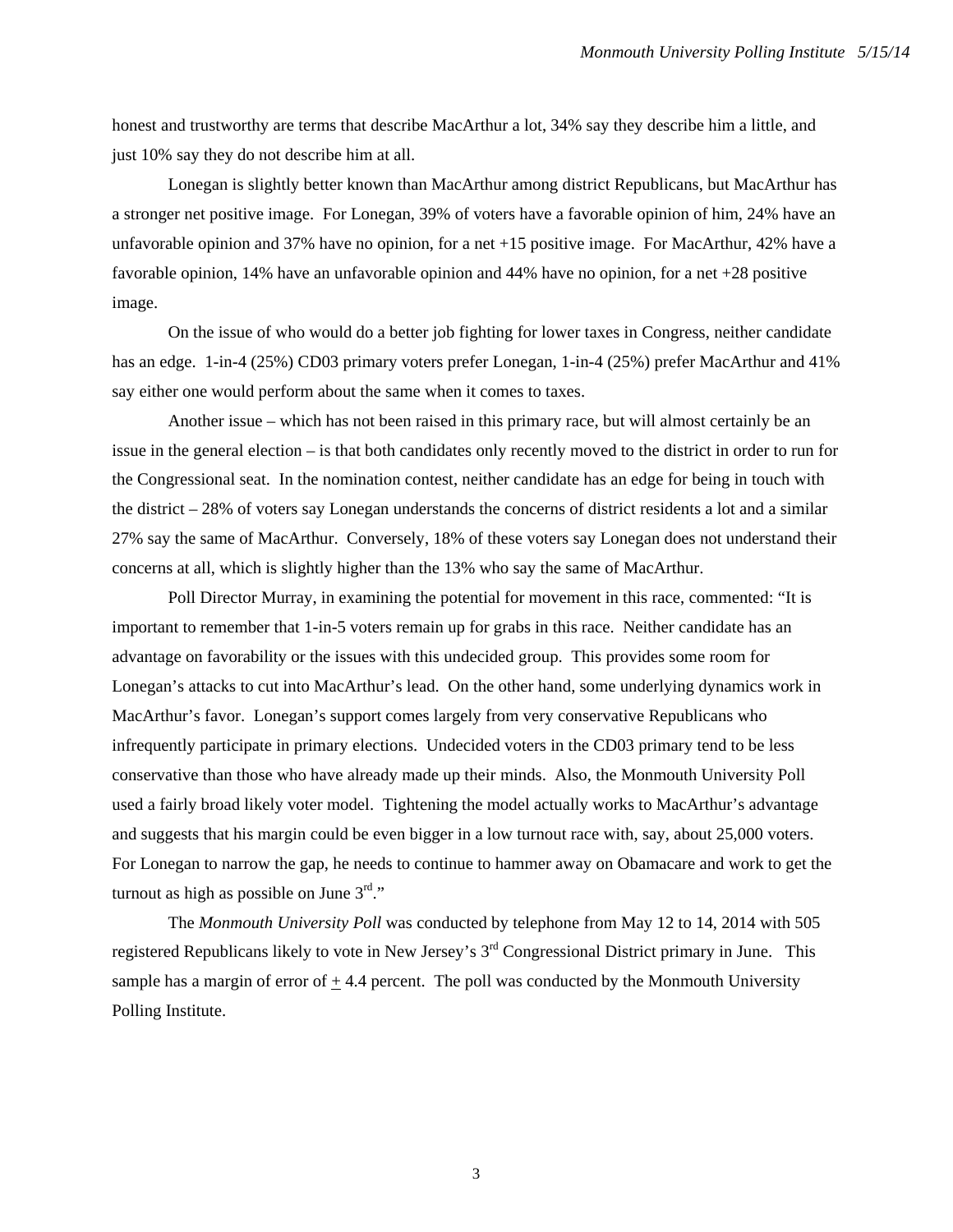# **DATA TABLES**

#### *The questions referred to in this release are as follows:*  (\* Some columns may not add to 100% due to rounding.)

1. If the election for the Republican nomination for U.S. Congress was today, would you vote for Steve Lonegan or Tom MacArthur? [*IF UNDECIDED:* At this moment, do you lean toward Steve Lonegan or lean toward Tom MacArthur?

|           |                                                                              |     | <b>COUNTY</b> |             | AGE |     |     | <b>GENDER</b> |                             | <b>IDEOLOGY</b>            |         |
|-----------|------------------------------------------------------------------------------|-----|---------------|-------------|-----|-----|-----|---------------|-----------------------------|----------------------------|---------|
|           | <b>LIKELY</b> Burling-<br><b>VOTERS</b> $\frac{1000 \text{ N T}}{100}$ Ocean |     |               | 18-49 50-64 |     | 65+ |     |               | Very<br>Male Female Conserv | Somewhat Moder/<br>Conserv | Liberal |
| Lonegan   | 35%                                                                          | 33% | 36%           | 40%         | 31% | 35% | 39% | 30%           | 51%                         | 30%                        | 19%     |
| MacArthur | 46%                                                                          | 47% | 45%           | 32%         | 49% | 50% | 43% | 49%           | 37%                         | 50%                        | 57%     |
| Undecided | 20%                                                                          | 20% | 19%           | 28%         | 21% | 15% | 18% | 21%           | 12%                         | 20%                        | 24%     |

## [*QUESTIONS 2 AND 3 WERE ROTATED*]

2. Is your general opinion of Steve Lonegan favorable or unfavorable, or do you have no opinion of him?

|             |     |                                        | <b>COUNTY</b> |       | AGE   |      |        | <b>GENDER</b>   |                            | <b>IDEOLOGY</b> |     |                   | <b>VOTE INTENT</b> |     |
|-------------|-----|----------------------------------------|---------------|-------|-------|------|--------|-----------------|----------------------------|-----------------|-----|-------------------|--------------------|-----|
|             |     | LIKELY Burling-<br>Ocean<br>39%<br>38% | 18-49         | 50-64 | $65+$ | Male | Female | Very<br>Conserv | Somewhat Moder/<br>Conserv | Liberal         |     | Lonegan MacArthur | Unde-<br>cided     |     |
| Favorable   | 39% |                                        |               | 48%   | 36%   | 36%  | 42%    | 34%             | 57%                        | 33%             | 22% | 89%               | 12%                | 21% |
| Unfavorable | 24% | 25%                                    | 23%           | 20%   | 26%   | 25%  | 25%    | 23%             | 17%                        | 21%             | 37% | 1%                | 50%                | 12% |
| No opinion  | 37% | 36%                                    | 38%           | 32%   | 39%   | 40%  | 33%    | 42%             | 26%                        | 46%             | 40% | 10%               | 38%                | 67% |

3. Is your general opinion of Tom MacArthur favorable or unfavorable, or do you have no opinion of him?

|             |                         |          | <b>COUNTY</b> |       | AGE   |       |      | GENDER |                 | <b>IDEOLOGY</b>                    |     |     | <b>VOTE INTENT</b> |                |
|-------------|-------------------------|----------|---------------|-------|-------|-------|------|--------|-----------------|------------------------------------|-----|-----|--------------------|----------------|
|             | LIKELY<br><b>VOTERS</b> | Burling- | Ocean         | 18-49 | 50-64 | $65+$ | Male | Female | Very<br>Conserv | Somewhat Moder/<br>Conserv Liberal |     |     | Lonegan MacArthur  | Unde-<br>cided |
| Favorable   | 42%                     | 44%      | 40%           | 33%   | 40%   | 46%   | 38%  | 46%    | 38%             | 46%                                | 46% | 12% | 79%                | 21%            |
| Unfavorable | 14%                     | 16%      | 2%            | 18%   | 13%   | 13%   | 13%  | 15%    | 22%             | 12%                                | 8%  | 38% | 0%                 | 8%             |
| No opinion  | 44%                     | 41%      | 48%           | 49%   | 47%   | 41%   | 49%  | 38%    | 39%             | 42%                                | 46% | 51% | 21%                | 71%            |

# [*QUESTIONS 4 AND 5 WERE ROTATED*]

4. In general, would you describe Steve Lonegan's political views as conservative, moderate or liberal? [*IF CONSERVATIVE*: Would you say very or somewhat conservative?]

|                       | LIKELY        |                 | <b>COUNTY</b> |       | <b>AGE</b> |       |      | <b>GENDER</b> |                 | <b>IDEOLOGY</b>     |                   |     | <b>VOTE INTENT</b> |                |
|-----------------------|---------------|-----------------|---------------|-------|------------|-------|------|---------------|-----------------|---------------------|-------------------|-----|--------------------|----------------|
|                       | <b>VOTERS</b> | Burling-<br>ton | Ocean         | 18-49 | 50-64      | $65+$ | Male | Female        | Verv<br>Conserv | Somewhat<br>Conserv | Moder/<br>Liberal |     | Lonegan MacArthur  | Unde-<br>cided |
| Very conservative     | 26%           | 30%             | 22%           | 38%   | 28%        | 21%   | 30%  | 22%           | 33%             | 13%                 | 33%               | 41% | 26%                | 12%            |
| Somewhat conservative | 24%           | 27%             | 22%           | 20%   | 29%        | 23%   | 28%  | 21%           | 27%             | 31%                 | 15%               | 38% | 18%                | 19%            |
| Moderate              | 16%           | '3%             | 20%           | '9%   | 3%         | 16%   | 4%   | 19%           | 15%             | 18%                 | 17%               | 14% | 14%                | 22%            |
| Liberal               | 12%           | 8%              | 16%           | 7%    | 10%        | 15%   | 12%  | 11%           | 12%             | 11%                 | 12%               | 3%  | 21%                | 7%             |
| (VOL) Don't know      | 22%           | 23%             | 20%           | 16%   | 20%        | 24%   | 16%  | 27%           | 12%             | 27%                 | 24%               | 4%  | 22%                | 40%            |

5. In general, would you describe Tom MacArthur's political views as conservative, moderate or liberal? [*IF CONSERVATIVE*: Would you say very or somewhat conservative?]

|                       | LIKELY        |          | <b>COUNTY</b> |       | AGE   |       |      | <b>GENDER</b> |                 | <b>IDEOLOGY</b>     |                   |     | <b>VOTE INTENT</b> |                |
|-----------------------|---------------|----------|---------------|-------|-------|-------|------|---------------|-----------------|---------------------|-------------------|-----|--------------------|----------------|
|                       | <b>VOTERS</b> | Burling- | Ocean         | 18-49 | 50-64 | $65+$ | Male | Female        | Verv<br>Conserv | Somewhat<br>Conserv | Moder/<br>Liberal |     | Lonegan MacArthur  | Unde-<br>cided |
| Very conservative     | 6%            | 7%       | 6%            | 8%    | 4%    | 6%    | 5%   | 7%            | 10%             | 3%                  | 4%                | 2%  | 11%                | 4%             |
| Somewhat conservative | 24%           | 25%      | 23%           | 20%   | 26%   | 24%   | 27%  | 21%           | 26%             | 26%                 | 21%               | 10% | 38%                | 19%            |
| Moderate              | 33%           | 35%      | 31%           | 42%   | 37%   | 28%   | 32%  | 34%           | 29%             | 32%                 | 42%               | 36% | 36%                | 25%            |
| Liberal               | 13%           | 12%      | 15%           | 12%   | 8%    | 7%    | 3%   | 14%           | 18%             | 10%                 | 10%               | 28% | 5%                 | 10%            |
| (VOL) Don't know      | 23%           | 21%      | 25%           | 18%   | 25%   | 24%   | 22%  | 24%           | 17%             | 28%                 | 23%               | 24% | 10%                | 42%            |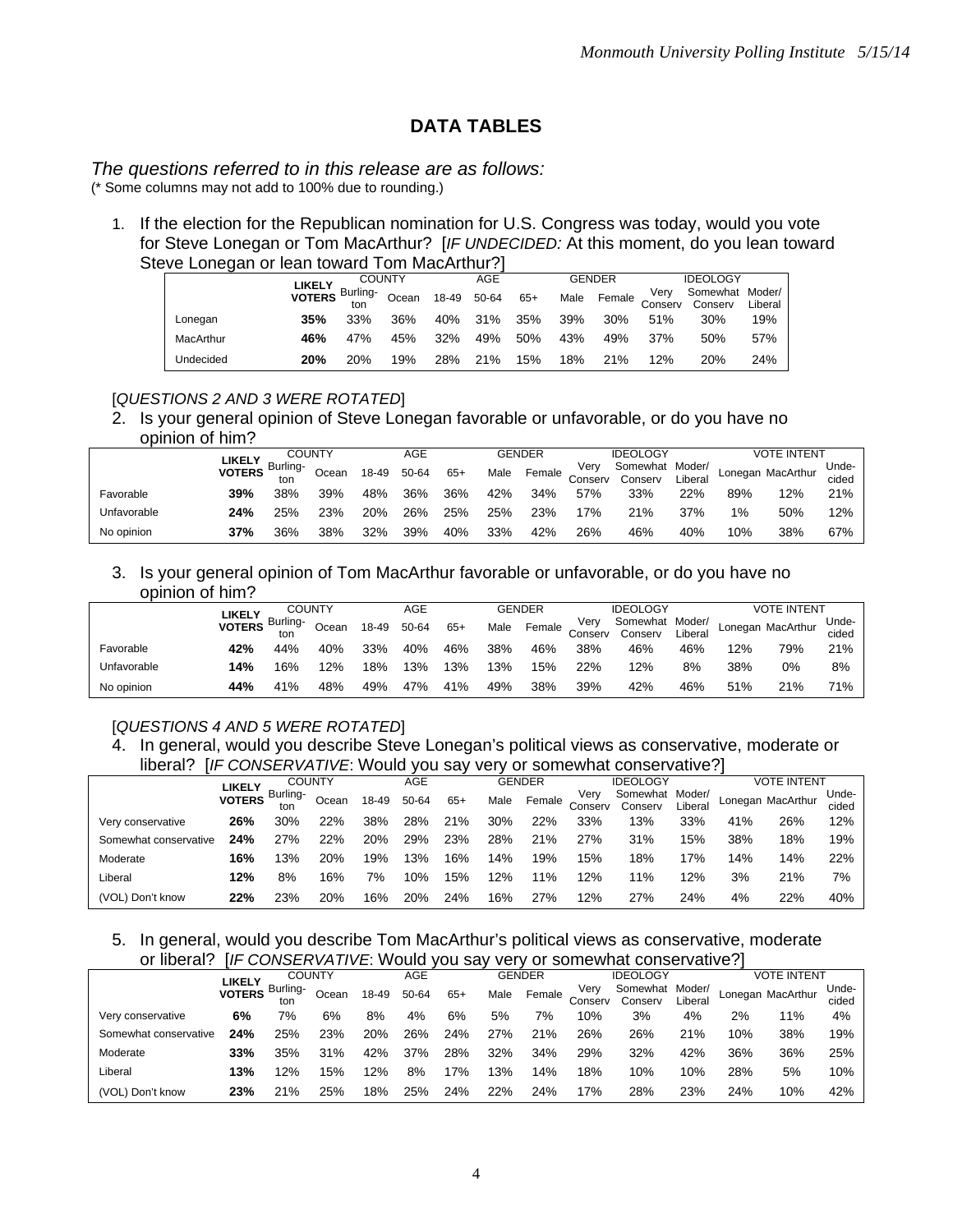### [*QUESTIONS 6 AND 7 WERE ROTATED*]

#### 6. Do the words honest and trustworthy describe Steve Lonegan a lot, a little, or not at all?

|                  |                                    | <b>COUNTY</b> |        |       | AGE   |       |      | <b>GENDER</b> |                 | <b>IDEOLOGY</b>            |         |     | VOTE INTENT       |                |
|------------------|------------------------------------|---------------|--------|-------|-------|-------|------|---------------|-----------------|----------------------------|---------|-----|-------------------|----------------|
|                  | <b>LIKELY</b><br>VOTERS Burling- ~ |               | Ocean  | 18-49 | 50-64 | $65+$ | Male | Female        | Very<br>Conserv | Somewhat Moder/<br>Conserv | Liberal |     | Lonegan MacArthur | Unde-<br>cided |
| A lot            | 30%                                | 30%           | 30%    | 43%   | 24%   | 28%   | 34%  | 26%           | 42%             | 29%                        | 18%     | 70% | 12%               | 12%            |
| A little         | 31%                                | 32%           | 30%    | 25%   | 38%   | 29%   | 29%  | 34%           | 25%             | 32%                        | 37%     | 23% | 37%               | 32%            |
| Not at all       | 19%                                | 7%            | $22\%$ | 15%   | 16%   | 23%   | 18%  | 20%           | 16%             | 18%                        | 26%     | 4%  | 34%               | 14%            |
| (VOL) Don't know | 20%                                | 22%           | '8%    | 7%    | 22%   | 20%   | 19%  | 21%           | 7%              | 21%                        | 20%     | 3%  | 16%               | 43%            |

#### 7. Do the words honest and trustworthy describe Tom MacArthur a lot, a little, or not at all?

|       |                  |                         | <b>COUNTY</b> |       |       | AGE   |       |      | <b>GENDER</b> |                 | <b>IDEOLOGY</b>     |                    |     | <b>VOTE INTENT</b> |                |
|-------|------------------|-------------------------|---------------|-------|-------|-------|-------|------|---------------|-----------------|---------------------|--------------------|-----|--------------------|----------------|
|       |                  | LIKELY<br><b>VOTERS</b> | Burling-      | Ocean | 18-49 | 50-64 | $65+$ | Male | Female        | Verv<br>Conserv | Somewhat<br>Conserv | Moder/<br>'.iberai |     | Lonegan MacArthur  | Unde-<br>cided |
| A lot |                  | 24%                     | 23%           | 25%   | 23%   | 18%   | 29%   | 24%  | 25%           | 24%             | 28%                 | 24%                | 10% | 45%                | 10%            |
|       | A little         | 34%                     | 37%           | 30%   | 45%   | 36%   | 29%   | 34%  | 34%           | 39%             | 29%                 | 35%                | 36% | 36%                | 29%            |
|       | Not at all       | 10%                     | 10%           | $1\%$ | 12%   | 9%    | $1\%$ | 10%  | 11%           | 12%             | 10%                 | 10%                | 22% | 2%                 | 11%            |
|       | (VOL) Don't know | 31%                     | 29%           | 34%   | 20%   | 37%   | 32%   | 32%  | 31%           | 25%             | 33%                 | 32%                | 32% | 18%                | 51%            |

#### [*QUESTIONS 8 AND 9 WERE ROTATED*]

#### 8. How well does Steve Lonegan understand the concerns of people who live in your Congressional District – a lot, a little, or not at all?

|            | <u>UUNG COOMIC DISTINTE ANG A INTERNATION AT ALL</u> |               |       |       |       |       |      |               |                 |                            |         |     |                    |                |
|------------|------------------------------------------------------|---------------|-------|-------|-------|-------|------|---------------|-----------------|----------------------------|---------|-----|--------------------|----------------|
|            | LIKELY                                               | <b>COUNTY</b> |       |       | AGE   |       |      | <b>GENDER</b> |                 | <b>IDEOLOGY</b>            |         |     | <b>VOTE INTENT</b> |                |
|            | VOTERS Burling-                                      |               | Ocean | 18-49 | 50-64 | $65+$ | Male | Female        | Verv<br>Conserv | Somewhat Moder/<br>Conserv | Liberal |     | Lonegan MacArthur  | Unde-<br>cided |
| A lot      | 28%                                                  | 26%           | 30%   | 38%   | 25%   | 25%   | 31%  | 25%           | 42%             | 25%                        | 15%     | 66% | 8%                 | 15%            |
| A little   | 32%                                                  | 34%           | 30%   | 30%   | 31%   | 33%   | 34%  | 30%           | 29%             | 33%                        | 37%     | 26% | 38%                | 30%            |
| Not at all | 18%                                                  | 16%           | 20%   | 3%    | 24%   | 16%   | 17%  | 18%           | 12%             | 16%                        | 28%     | 2%  | 34%                | 12%            |
|            | 22%<br>(VOL) Don't know                              | 24%           | 20%   | 18%   | 21%   | 25%   | '7%  | 27%           | 18%             | 26%                        | 21%     | 6%  | 20%                | 42%            |

#### 9. How well does Tom MacArthur understand the concerns of people who live in your Congressional District – a lot, a little, or not at all?

| . .              |                           | <b>COUNTY</b> |       |       | AGE   |       |      | GENDER |                 | <b>IDEOLOGY</b>     |                   |     | <b>VOTE INTENT</b> |                |
|------------------|---------------------------|---------------|-------|-------|-------|-------|------|--------|-----------------|---------------------|-------------------|-----|--------------------|----------------|
|                  | LIKELY<br>VOTERS Burling- |               | Ocean | 18-49 | 50-64 | $65+$ | Male | Female | Verv<br>Conserv | Somewhat<br>Conserv | Moder/<br>Liberal |     | Lonegan MacArthur  | Unde-<br>cided |
| A lot            | 27%                       | 27%           | 27%   | 25%   | 22%   | 30%   | 28%  | 26%    | 30%             | 23%                 | 28%               | 13% | 46%                | 13%            |
| A little         | 33%                       | 36%           | 30%   | 38%   | 36%   | 29%   | 34%  | 32%    | 34%             | 32%                 | 34%               | 37% | 34%                | 28%            |
| Not at all       | 13%                       | 11%           | '5%   | 3%    | 11%   | 14%   | 3%   | 13%    | 16%             | 14%                 | 10%               | 30% | 3%                 | 10%            |
| (VOL) Don't know | 27%                       | 27%           | 27%   | 23%   | 30%   | 27%   | 24%  | 30%    | 20%             | 31%                 | 28%               | 20% | 17%                | 49%            |

# [*QUESTIONS 10 AND 11 WERE ROTATED*]

#### 10. Do you approve or disapprove of Steve Lonegan's position on Obamacare, or do you have

| no opinion? |               |          |               |       |       |       |      |               |                 |                            |         |     |                    |                |
|-------------|---------------|----------|---------------|-------|-------|-------|------|---------------|-----------------|----------------------------|---------|-----|--------------------|----------------|
|             | <b>LIKELY</b> |          | <b>COUNTY</b> |       | AGE   |       |      | <b>GENDER</b> |                 | <b>IDEOLOGY</b>            |         |     | <b>VOTE INTENT</b> |                |
|             | <b>VOTERS</b> | Burling- | Ocean         | 18-49 | 50-64 | $65+$ | Male | Female        | Very<br>Conserv | Somewhat Moder/<br>Conserv | Liberal |     | Lonegan MacArthur  | Unde-<br>cided |
| Approve     | 36%           | 37%      | 35%           | 38%   | 33%   | 37%   | 42%  | $30\%$        | 52%             | 35%                        | 18%     | 71% | 18%                | 24%            |
| Disapprove  | 13%           | 3%       | 13%           | 9%    | 17%   | 14%   | 15%  | 12%           | 12%             | 7%                         | 24%     | 6%  | 21%                | 10%            |
| No opinion  | 50%           | 49%      | 52%           | 53%   | 50%   | 49%   | 43%  | 58%           | 37%             | 58%                        | 59%     | 23% | 60%                | 66%            |

#### 11. Do you approve or disapprove of Tom MacArthur's position on Obamacare, or do you have no opinion?

|                   |                         |          | <b>COUNTY</b> |       | AGE   |       |      | GENDER |         | <b>IDEOLOGY</b> |         |     | <b>VOTE INTENT</b> |       |
|-------------------|-------------------------|----------|---------------|-------|-------|-------|------|--------|---------|-----------------|---------|-----|--------------------|-------|
|                   | LIKELY<br><b>VOTERS</b> | Burling- | Ocean         | 18-49 | 50-64 | $65+$ | Male | Female | Verv    | Somewhat        | Moder/  |     | Lonegan MacArthur  | Unde- |
|                   |                         |          |               |       |       |       |      |        | Conserv | Conserv         | Liberal |     |                    | cided |
| Approve           | 24%                     | 23%      | 24%           | 12%   | 22%   | 29%   | 21%  | 26%    | 28%     | 23%             | 19%     | 8%  | 45%                | 9%    |
| <b>Disapprove</b> | 22%                     | 24%      | 21%           | 25%   | 27%   | 19%   | 28%  | 17%    | 26%     | 21%             | 21%     | 42% | 12%                | 16%   |
| No opinion        | 54%                     | 53%      | 55%           | 63%   | 51%   | 52%   | 51%  | 57%    | 46%     | 56%             | 60%     | 50% | 44%                | 75%   |